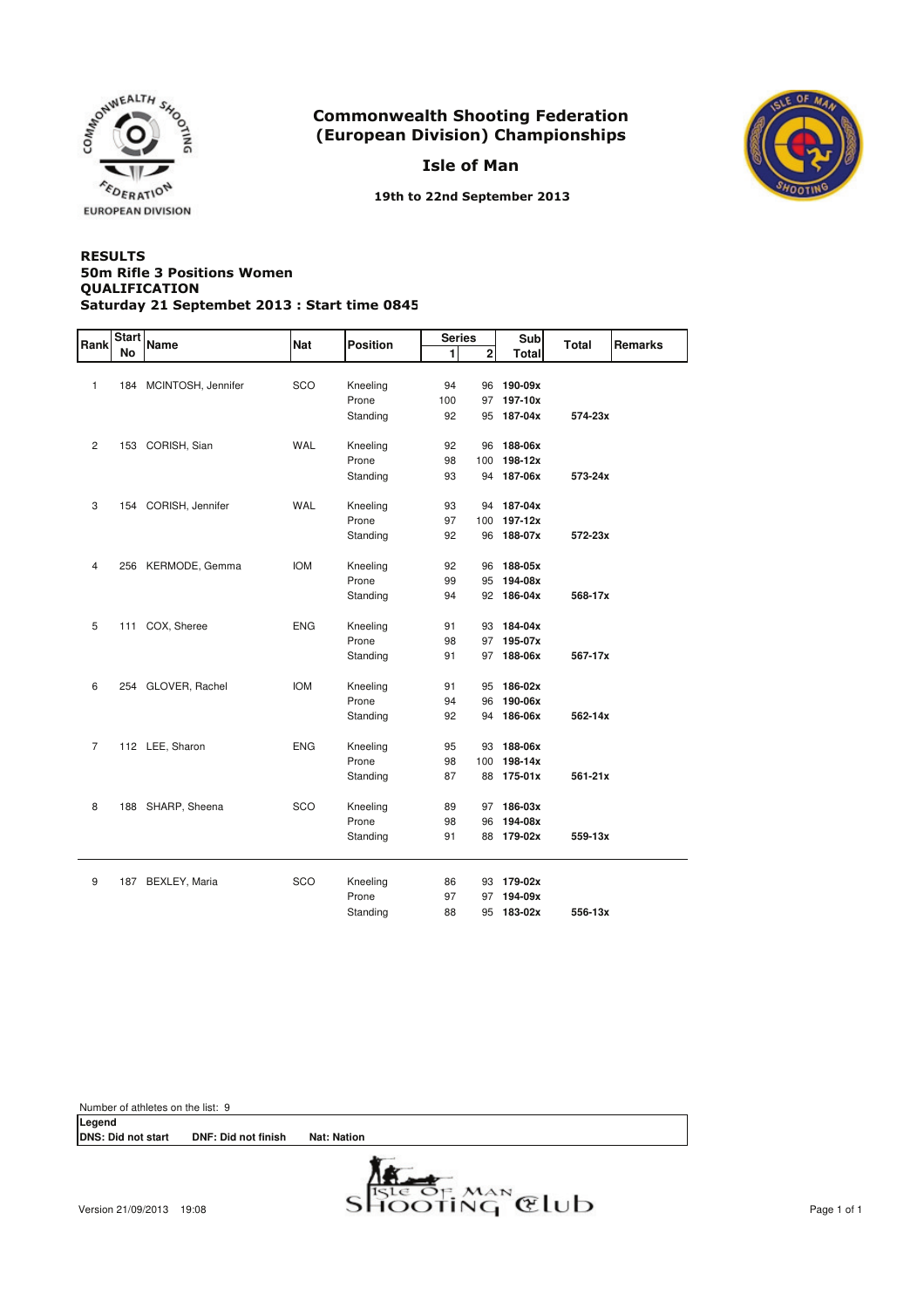

# Isle of Man



19th to 22nd September 2013

### **FINAL RESULTS FINALS** Saturday 21 September 2013 : Start time 1415 50m Rifle 3 Positions Women

| Rank           | <b>Start</b><br>No | Name                                   | Nat               | Кn                                                             | Pr                                                             |                                       |       |       | <b>Standing - Elimination</b> |       |     | <b>Total</b>       | Remarks |
|----------------|--------------------|----------------------------------------|-------------------|----------------------------------------------------------------|----------------------------------------------------------------|---------------------------------------|-------|-------|-------------------------------|-------|-----|--------------------|---------|
| $\mathbf{1}$   | 184                | <b>MCINTOSH</b>                        | SCO               | 150.4                                                          | 304.6                                                          | 405.4                                 | 415.4 | 425.5 | 436.3                         | 445.4 |     | 455.1              |         |
|                |                    | Jennifer                               |                   | 48.9                                                           | 51.3                                                           | 51.0                                  | 10.0  | 10.1  | 10.8                          | 9.1   | 9.7 |                    |         |
|                |                    |                                        |                   | 50.3                                                           | 51.2                                                           | 49.8                                  |       |       |                               |       |     |                    |         |
|                |                    |                                        |                   | 51.2                                                           | 51.7                                                           |                                       |       |       |                               |       |     |                    |         |
|                |                    |                                        |                   |                                                                |                                                                |                                       |       |       |                               |       |     |                    |         |
| $\overline{c}$ |                    | 154 CORISH                             | <b>WAL</b>        | 145.2                                                          | 297.3                                                          | 398.1                                 | 407.8 | 417.3 | 427.9                         | 436.6 |     | 446.5              |         |
|                |                    | Jennifer                               |                   | 45.8                                                           | 52.2                                                           | 50.6                                  | 9.7   | 9.5   | 10.6                          | 8.7   | 9.9 |                    |         |
|                |                    |                                        |                   | 50.2                                                           | 49.1                                                           | 50.2                                  |       |       |                               |       |     |                    |         |
|                |                    |                                        |                   | 49.2                                                           | 50.8                                                           |                                       |       |       |                               |       |     |                    |         |
| 3              |                    | 153 CORISH                             | WAL               | 147.4                                                          | 299.6                                                          | 395.8                                 | 403.6 | 413.4 | 422.6                         |       |     | 433.0              |         |
|                |                    | Sian                                   |                   | 47.7                                                           | 50.6                                                           | 48.5                                  | $7.8$ | 9.8   | 9.2                           | 10.4  |     |                    |         |
|                |                    |                                        |                   | 50.1                                                           | 50.4                                                           | 47.7                                  |       |       |                               |       |     |                    |         |
|                |                    |                                        |                   | 49.6                                                           | 51.2                                                           |                                       |       |       |                               |       |     |                    |         |
|                |                    |                                        |                   |                                                                |                                                                |                                       |       |       |                               |       |     |                    |         |
| 4              |                    | 256 KERMODE                            | <b>IOM</b>        | 145.6                                                          | 296.8                                                          | 388.6                                 | 398.1 | 406.2 |                               |       |     | 416.3              |         |
|                |                    | Gemma                                  |                   | 48.1                                                           | 48.7                                                           | 46.8                                  | 9.5   | 8.1   | 10.1                          |       |     |                    |         |
|                |                    |                                        |                   | 49.0                                                           | 51.6                                                           | 45.0                                  |       |       |                               |       |     |                    |         |
|                |                    |                                        |                   | 48.5                                                           | 50.9                                                           |                                       |       |       |                               |       |     |                    |         |
|                |                    |                                        |                   |                                                                |                                                                |                                       |       |       |                               |       |     |                    |         |
| 5              |                    | 188 SHARP                              | SCO               | 139.3                                                          | 291.5                                                          | 387.0                                 | 396.1 |       |                               |       |     | 405.4              |         |
|                |                    | Sheena                                 |                   | 45.2                                                           | 51.9                                                           | 48.1                                  | 9.1   | 9.3   |                               |       |     |                    |         |
|                |                    |                                        |                   | 45.4                                                           | 50.6                                                           | 47.4                                  |       |       |                               |       |     |                    |         |
|                |                    |                                        |                   | 48.7                                                           | 49.7                                                           |                                       |       |       |                               |       |     |                    |         |
|                |                    |                                        |                   |                                                                |                                                                |                                       |       |       |                               |       |     |                    |         |
|                |                    |                                        |                   |                                                                |                                                                |                                       |       |       |                               |       |     |                    |         |
|                |                    |                                        |                   |                                                                |                                                                |                                       |       |       |                               |       |     |                    |         |
|                |                    |                                        |                   |                                                                |                                                                |                                       |       |       |                               |       |     |                    |         |
|                |                    |                                        |                   |                                                                |                                                                |                                       |       |       |                               |       |     |                    |         |
| $\overline{7}$ |                    | 254 GLOVER                             | <b>IOM</b>        | 139.0                                                          | 290.0                                                          |                                       |       |       |                               |       |     | 379.9              |         |
|                |                    | Rachel                                 |                   | 40.9                                                           | 48.5                                                           | 44.2                                  |       |       |                               |       |     |                    |         |
|                |                    |                                        |                   | 49.6                                                           | 51.4                                                           | 45.7                                  |       |       |                               |       |     |                    |         |
|                |                    |                                        |                   | 48.5                                                           | 51.1                                                           |                                       |       |       |                               |       |     |                    |         |
|                |                    |                                        |                   |                                                                |                                                                |                                       |       |       |                               |       |     |                    |         |
|                |                    |                                        |                   |                                                                |                                                                |                                       |       |       |                               |       |     |                    |         |
|                |                    |                                        |                   |                                                                |                                                                |                                       |       |       |                               |       |     |                    |         |
|                |                    |                                        |                   |                                                                |                                                                |                                       |       |       |                               |       |     |                    |         |
| 6<br>$\bf 8$   |                    | 112 LEE<br>Sharon<br>111 COX<br>Sheree | ENG<br><b>ENG</b> | 144.1<br>48.7<br>45.7<br>49.7<br>142.4<br>48.0<br>46.2<br>48.2 | 292.3<br>48.7<br>51.0<br>48.5<br>288.1<br>48.4<br>50.1<br>47.2 | 383.3<br>48.1<br>42.9<br>44.5<br>45.9 | 10.0  |       |                               |       |     | 393.3<br>378.5 A 2 |         |

|  |  | Number of athletes on the list: 8 |  |  |  |
|--|--|-----------------------------------|--|--|--|
|--|--|-----------------------------------|--|--|--|

| A 2                |              |                  | Shooter 111 COX Sheree (ENG) - ISSF Rule 6.11.7.1 - Too many shots in an event or position. |
|--------------------|--------------|------------------|---------------------------------------------------------------------------------------------|
| Legend             |              |                  |                                                                                             |
| <b>Nat: Nation</b> | Kn: Kneeling | <b>Pr: Prone</b> |                                                                                             |
|                    |              |                  | $\frac{1}{2}$                                                                               |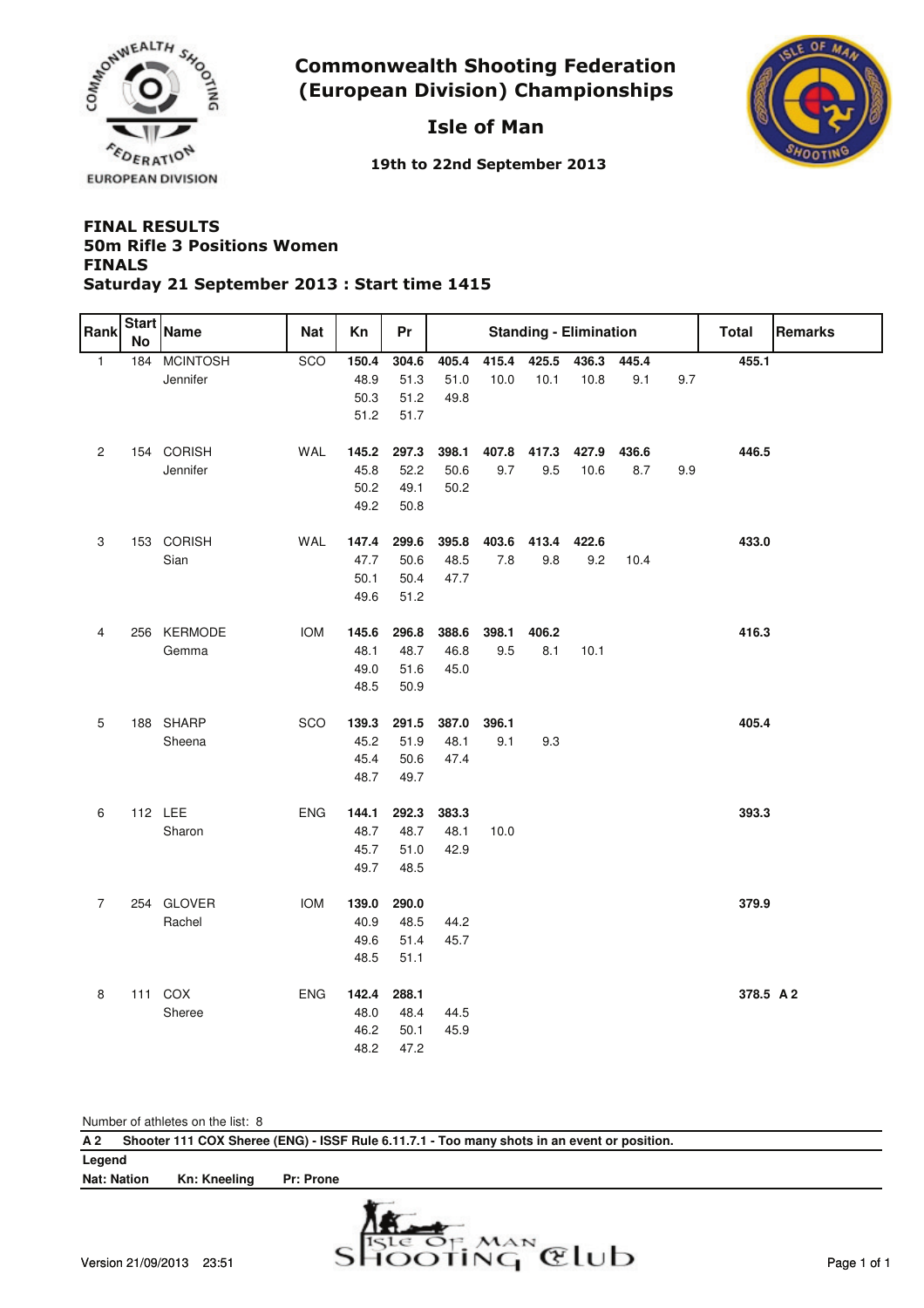

Isle of Man



**EUROPEAN DIVISION** 

19th to 22nd September 2013

### **RESULTS** 50m Rifle 3 Positions Women - Development Saturday 21 Septembet 2013 : Start time 0845

| Rank | Start | <b>Name</b>               | <b>Nat</b> | <b>Position</b> | <b>Series</b> |    | Sub          | <b>Total</b> | Remarks |
|------|-------|---------------------------|------------|-----------------|---------------|----|--------------|--------------|---------|
|      | No    |                           |            |                 |               |    | <b>Total</b> |              |         |
|      | 114   | LAY, Holly                | <b>ENG</b> | Kneeling        | 94            | 89 | 183-05x      |              |         |
|      |       |                           |            | Prone           | 97            | 97 | 194-09x      |              |         |
|      |       |                           |            | Standing        | 94            | 90 | 184-04x      | 561-18x      |         |
| 2    | 115   | THORNTON, Pauline         | <b>ENG</b> | Kneeling        | 91            | 94 | 185-04x      |              |         |
|      |       |                           |            | Prone           | 98            | 98 | 196-08x      |              |         |
|      |       |                           |            | Standing        | 87            | 93 | 180-04x      | 561-16x      |         |
| 3    | 113   | <b>BUCKLEY, Gabrielle</b> | <b>ENG</b> | Kneeling        | 89            | 90 | 179-01x      |              |         |
|      |       |                           |            | Prone           | 98            | 97 | 195-10x      |              |         |
|      |       |                           |            | Standing        | 88            | 96 | 184-05x      | 558-16x      |         |

Number of athletes on the list: 3 **Legend DNS: Did not start DNF: Did not finish Nat: Nation**

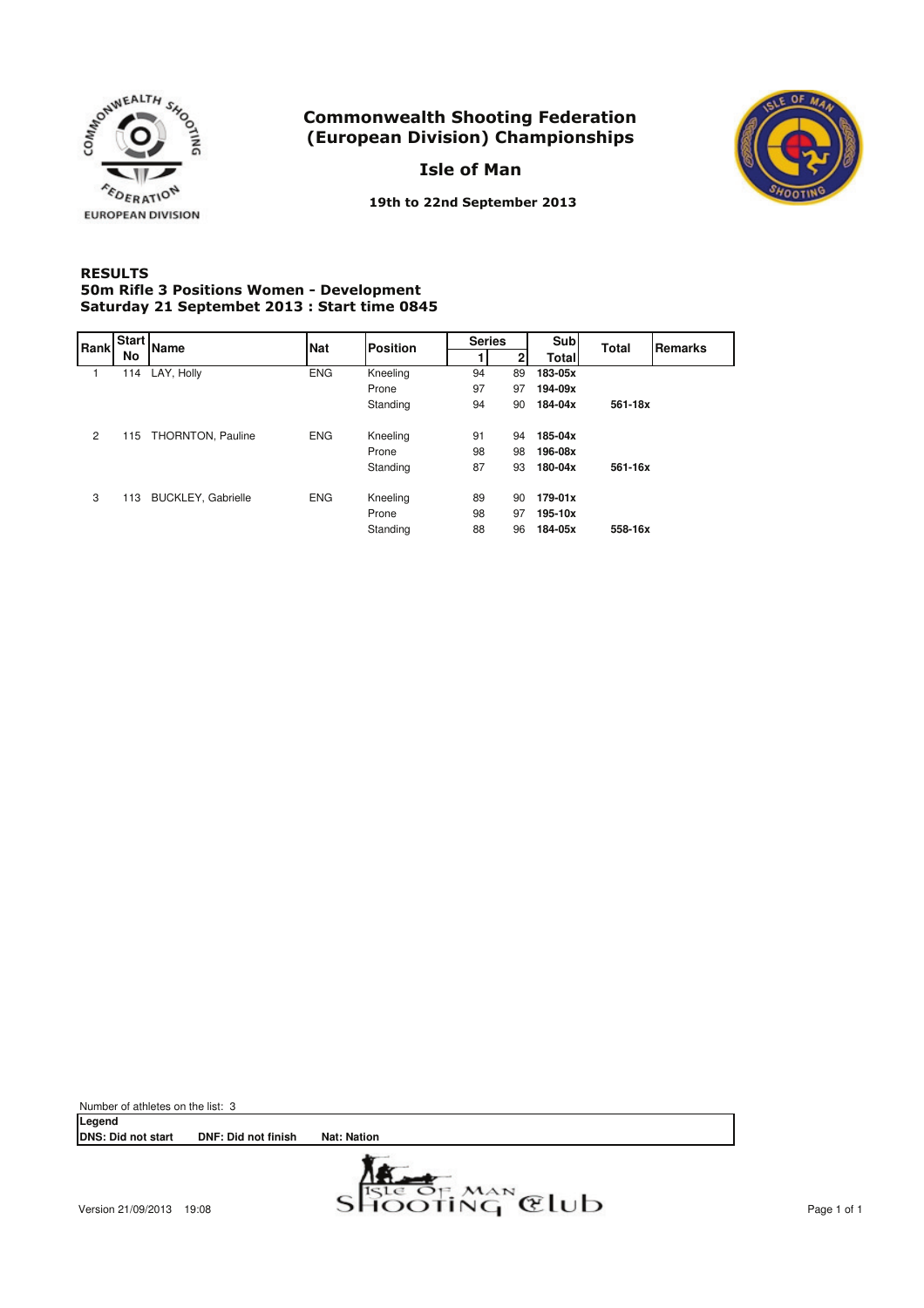

Isle of Man



19th to 22nd September 2013

#### **START LIST** Sunday 22 September 2013 : Start time 1215 50m Rifle 3 Positions Women Pairs

| Rank         | Start | <b>Name</b>            | <b>Nat</b> | <b>Position</b> | <b>Series</b> |              | Sub   | <b>Total</b> | <b>Team</b> | Remarks    |
|--------------|-------|------------------------|------------|-----------------|---------------|--------------|-------|--------------|-------------|------------|
|              | No    |                        |            |                 | 1             | $\mathbf{2}$ | Total |              | Total       |            |
|              |       |                        |            |                 |               |              |       |              |             |            |
| 1            | 111   | COX, Sheree            | ENG.       | Kneeling        | 91            | 95           | 186   |              |             |            |
|              |       |                        |            | Prone           | 98            | 98           | 196   |              |             |            |
|              |       |                        |            | Standing        | 92            | 87           | 179   | $561 - 14x$  |             |            |
|              |       | 112 LEE, Sharon        | <b>ENG</b> | Kneeling        | 94            | 97           | 191   |              |             |            |
|              |       |                        |            | Prone           | 93            | 96           | 189   |              |             |            |
|              |       |                        |            | Standing        | 88            | 93           | 181   | 561-13x      | 1122-27x    |            |
| $\mathbf{2}$ |       | 256 KERMODE, Gemma     | <b>IOM</b> | Kneeling        | 89            | 97           | 186   |              |             |            |
|              |       |                        |            | Prone           | 94            | 95           | 189   |              |             |            |
|              |       |                        |            | Standing        | 91            | 91           | 182   | 557-16x      |             |            |
|              |       | 254 GLOVER, Rachel     | <b>IOM</b> | Kneeling        | 94            | 93           | 187   |              |             |            |
|              |       |                        |            | Prone           | 95            | 93           | 188   |              |             |            |
|              |       |                        |            | Standing        | 78            | 81           | 159   | 534-09x      | 1091-25x    |            |
| 3            |       | 184 MCINTOSH, Jennifer | <b>SCO</b> | Kneeling        | 92            | 95           | 187   |              |             |            |
|              |       |                        |            | Prone           | 98            | 99           | 197   |              |             |            |
|              |       |                        |            | Standing        | 95            | 94           | 189   | 573-22x      |             |            |
|              |       | 185 HENDERSON, Sarah   | <b>SCO</b> | Kneeling        |               |              |       |              |             | <b>DSQ</b> |
|              |       |                        |            | Prone           |               |              |       |              |             |            |
|              |       |                        |            | Standing        |               |              |       |              | 573-22x     |            |
|              |       |                        |            |                 |               |              |       |              |             |            |

Number of athletes on the list: 6

DSQ Shooter 185, HENDERSON, Sarah, SCO was disqualified for violation of rifle weight rule [Rule 7.10].

**Legend FP: Firing Point Nat: Nation**